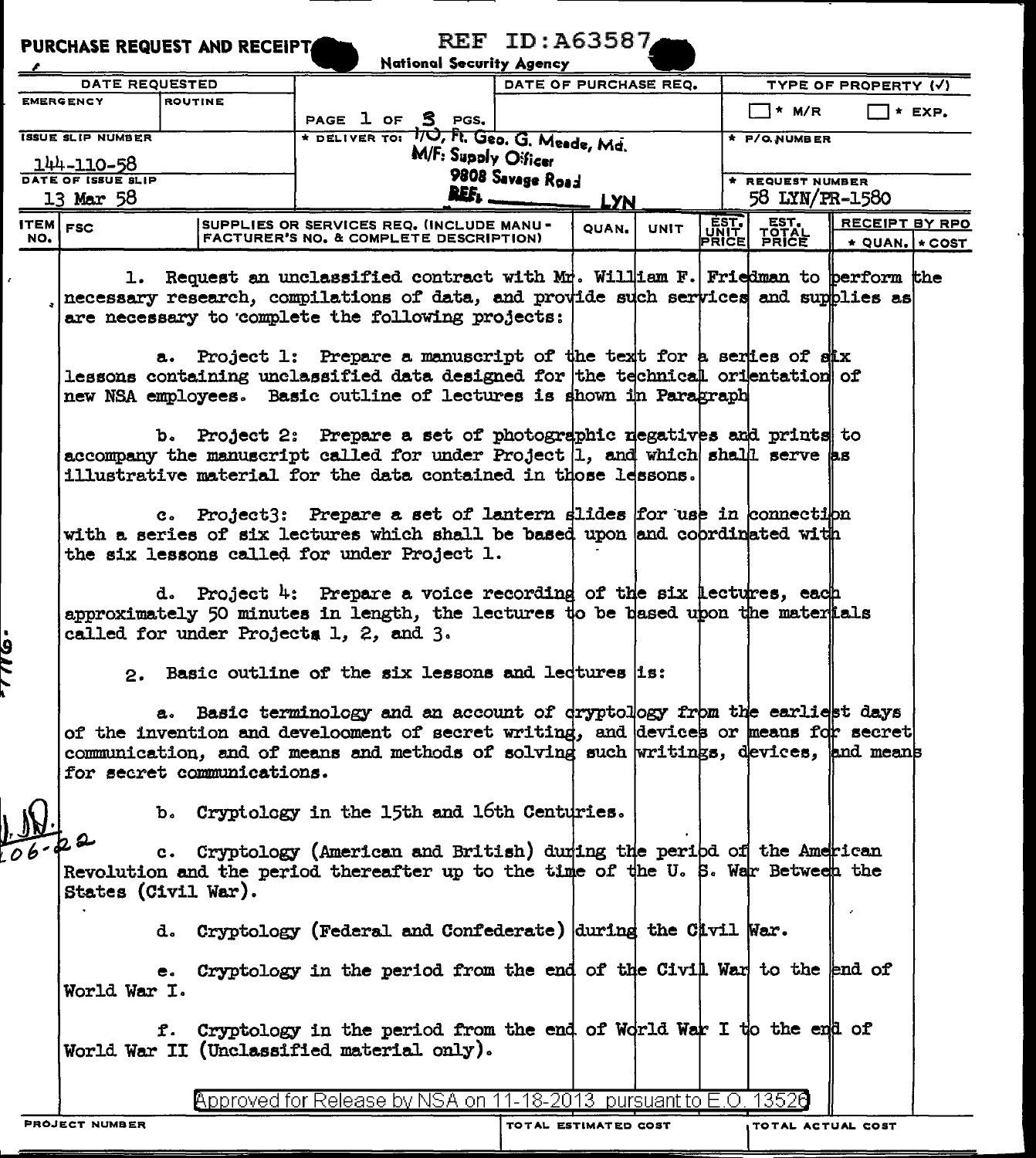|                                                      |                         |                             |                                                                                                                                                                                                                                                                                                                                                                                                                                                                                                                                                                                                                                                                                                                                                                                                                                                                                                                                               |  | National Speprity August A63587.                     |       |             |               |                                                             |                      |                            |
|------------------------------------------------------|-------------------------|-----------------------------|-----------------------------------------------------------------------------------------------------------------------------------------------------------------------------------------------------------------------------------------------------------------------------------------------------------------------------------------------------------------------------------------------------------------------------------------------------------------------------------------------------------------------------------------------------------------------------------------------------------------------------------------------------------------------------------------------------------------------------------------------------------------------------------------------------------------------------------------------------------------------------------------------------------------------------------------------|--|------------------------------------------------------|-------|-------------|---------------|-------------------------------------------------------------|----------------------|----------------------------|
| DATE REQUESTED<br>EMERGENCY                          |                         |                             |                                                                                                                                                                                                                                                                                                                                                                                                                                                                                                                                                                                                                                                                                                                                                                                                                                                                                                                                               |  | DATE OF PURCHASE I                                   |       |             |               |                                                             | TYPE OF PROPERTY (V) |                            |
|                                                      |                         | <b>ROUTINE</b>              | PAGE 2 OF 3 PGS.                                                                                                                                                                                                                                                                                                                                                                                                                                                                                                                                                                                                                                                                                                                                                                                                                                                                                                                              |  |                                                      |       |             |               | T* M/R                                                      |                      | $\Box$ * EXP.              |
|                                                      | <b>SSUE SLIP NUMBER</b> |                             | DELIVER TO:                                                                                                                                                                                                                                                                                                                                                                                                                                                                                                                                                                                                                                                                                                                                                                                                                                                                                                                                   |  |                                                      |       |             |               | + P/O NUMBER                                                |                      |                            |
|                                                      | 144-110-58              |                             |                                                                                                                                                                                                                                                                                                                                                                                                                                                                                                                                                                                                                                                                                                                                                                                                                                                                                                                                               |  |                                                      |       |             |               |                                                             |                      |                            |
|                                                      | DATE OF ISSUE SLIP      |                             |                                                                                                                                                                                                                                                                                                                                                                                                                                                                                                                                                                                                                                                                                                                                                                                                                                                                                                                                               |  |                                                      |       |             |               | * REQUEST NUMBER                                            |                      |                            |
|                                                      | 13 Mar 1958             |                             |                                                                                                                                                                                                                                                                                                                                                                                                                                                                                                                                                                                                                                                                                                                                                                                                                                                                                                                                               |  |                                                      |       |             |               |                                                             | 58-LYN/PR-1580       |                            |
| TEM FSC                                              |                         |                             | SUPPLIES OR SERVICES REQ. (INCLUDE MANU -                                                                                                                                                                                                                                                                                                                                                                                                                                                                                                                                                                                                                                                                                                                                                                                                                                                                                                     |  |                                                      | QUAN. | <b>UNIT</b> |               |                                                             | RECEIPT BY RPO       |                            |
| NO.                                                  |                         | established by paragraph 5. | FACTURER'S NO. & COMPLETE DESCRIPTION)<br>2. All work shall conform to the standards<br>3. Reports. The Contractor shall furnish 12 monthly Progress Reports<br>outlining progress of the work. These reports shall be submitted within ten<br>(10) days following the period being reported in accordance with Paragraph $\ $ .<br>4. The Contractor shall deliver, not later than 1 May 1959, the completed<br>work required herein to the Director of Training, National Security Agency.<br>5. At least thirty (30) days prior to the date set for delivery in<br>Paragraph 4, the Contractor shall submit to the Director of Training, NSA (the<br>duly authorized representative of the Contracting (Officer), the completed manuscript<br>or other work called for in Paragraph 1 for approval and inspection as to its<br>compliance with the standards set forth in the Purchase Description.<br>CONTRACTING OFFICER REPRESENTATIVE: |  |                                                      |       |             | EST.<br>PRICE | EST.<br>FRICE<br>Mr. Arthur J. Feedman, OR-47121, Ext. 7944 |                      | $\star$ QUAN. $\star$ COST |
|                                                      | PROJECT NUMBER          |                             |                                                                                                                                                                                                                                                                                                                                                                                                                                                                                                                                                                                                                                                                                                                                                                                                                                                                                                                                               |  | TOTAL ESTIMATED COST                                 |       |             |               | TOTAL ACTUAL COST                                           |                      |                            |
| NSA SUPPLY OFFICER (typed name and sig.)<br>PRIORLTY |                         |                             |                                                                                                                                                                                                                                                                                                                                                                                                                                                                                                                                                                                                                                                                                                                                                                                                                                                                                                                                               |  | $RESPONSIBLE PROPERTY OFFIGER (typed name and sig.)$ |       |             |               |                                                             |                      |                            |